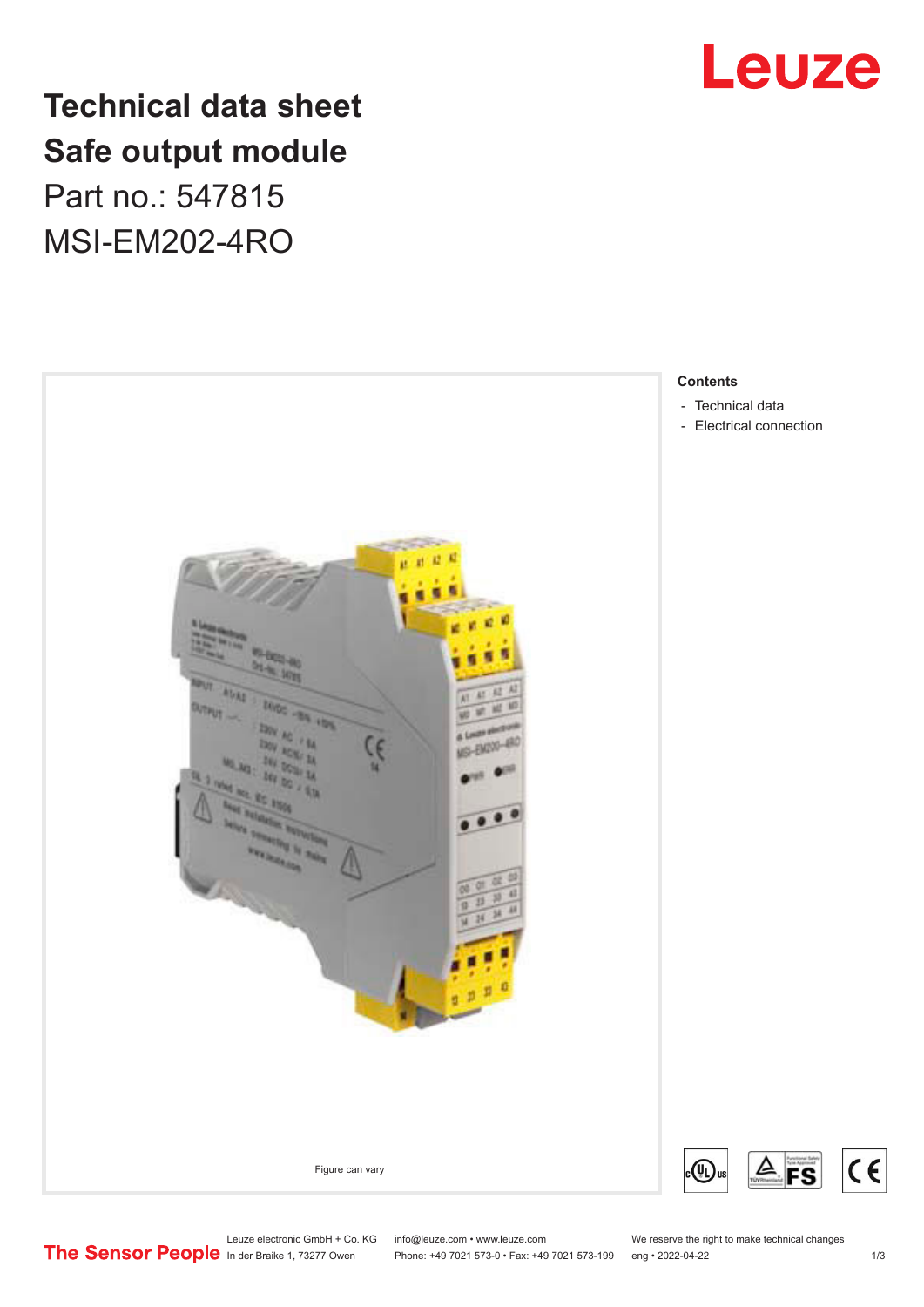### <span id="page-1-0"></span>**Technical data**

# Leuze

| Basic data                                |                                                             |
|-------------------------------------------|-------------------------------------------------------------|
| <b>Series</b>                             | MSI-EM                                                      |
| <b>Application</b>                        | Monitoring of safety functions                              |
| Number of safe I/Os                       | 4 OUT relays                                                |
| <b>Functions</b>                          |                                                             |
| <b>Functions</b>                          | Extension module for the MSI 200                            |
|                                           | programmable safety controller                              |
|                                           | Extension with 4 safe relay outputs                         |
|                                           | Monitoring of all safe functions in<br>machines and systems |
| <b>Characteristic parameters</b>          |                                                             |
| <b>SIL</b>                                | 3, IEC 61508                                                |
| <b>SILCL</b>                              | 3, IEC/EN 62061                                             |
| Performance Level (PL)                    | e, EN ISO 13849-1                                           |
| PFH <sub>D</sub>                          | 0.00000000003 per hour                                      |
| Mission time T <sub>M</sub>               | 20 years, EN ISO 13849-1                                    |
| Category                                  | 4, EN ISO 13849                                             |
| B10 <sub>d</sub> at DC13 (inductive load) | 780,000 number of cycles                                    |
| B10, at AC15 (inductive load)             | 1,960,000 number of cycles                                  |
|                                           |                                                             |
| <b>Electrical data</b>                    |                                                             |
| <b>Protective circuit</b>                 | Overvoltage protection                                      |
| Performance data                          |                                                             |
| Supply voltage U <sub>B</sub>             | 24 V, DC, -15  10 %                                         |
| Overvoltage category                      | Ш                                                           |
|                                           |                                                             |
| Outputs                                   |                                                             |
| Number of signal outputs                  | 4 Piece(s)                                                  |
|                                           |                                                             |
| Output data                               |                                                             |
| <b>Status indicator</b>                   | 2 LEDs (green, red)                                         |
| Limiting continuous current               | 4A                                                          |
| <b>Signal outputs</b>                     |                                                             |
| Nominal voltage                           | 24 V DC, (A1/A2)                                            |
| Limiting continuous current               | 50 mA                                                       |
|                                           |                                                             |
| <b>Timing</b>                             |                                                             |
| <b>Readiness delay</b>                    | 10,000 ms                                                   |
| <b>Connection</b>                         |                                                             |
|                                           |                                                             |
| <b>Number of connections</b>              | 2 Piece(s)                                                  |
|                                           |                                                             |
| <b>Connection 1</b>                       | Connection to device                                        |
| <b>Function</b>                           |                                                             |
|                                           | Signal IN                                                   |
|                                           | Signal OUT                                                  |
| Type of connection                        | Voltage supply<br>Terminal                                  |
| Type of terminal                          | Spring-cage terminal                                        |
|                                           |                                                             |

| <b>Connection 2</b>              |                                  |
|----------------------------------|----------------------------------|
| <b>Function</b>                  | Internal communication interface |
| <b>Type of connection</b>        | <b>TBUS DIN rail</b>             |
|                                  |                                  |
| <b>Cable properties</b>          |                                  |
| <b>Connection cross sections</b> | $0.2$ to 1.5 mm <sup>2</sup>     |
| <b>Mechanical data</b>           |                                  |
| Dimension (W x H x L)            | 22.5 mm x 114.5 mm x 112 mm      |
| <b>Housing material</b>          | Plastic                          |
| <b>Plastic housing</b>           | Unreinforced polyamide PA        |
| Net weight                       | 180 g                            |
| <b>Housing color</b>             | Gray                             |
| <b>Type of fastening</b>         | Snap-on mounting                 |
| <b>Mechanical life time</b>      | 100,000,000 actuation cycles     |
|                                  |                                  |
| <b>Environmental data</b>        |                                  |
| Ambient temperature, operation   | $-545 °C$                        |
| Ambient temperature, storage     | $-20$ 70 °C                      |
| <b>Certifications</b>            |                                  |
| Degree of protection             | IP 20 (housing)                  |
|                                  | IP 20 (terminals)                |
| <b>Certifications</b>            | c UL US                          |
|                                  | <b>TÜV Rheinland</b>             |
| <b>Classification</b>            |                                  |
|                                  |                                  |
| <b>Customs tariff number</b>     | 85371098                         |
| <b>ECLASS 5.1.4</b>              | 27371800                         |
| <b>ECLASS 8.0</b>                | 27371819                         |
| <b>ECLASS 9.0</b>                | 27371819                         |
| <b>ECLASS 10.0</b>               | 27371819                         |
| ECLASS 11.0                      | 27371819                         |
| <b>ETIM 5.0</b>                  | EC001449                         |
| <b>ETIM 6.0</b>                  | EC001449                         |
|                                  |                                  |
| <b>ETIM 7.0</b>                  | EC001449                         |

**No. of pins** 16 -pin